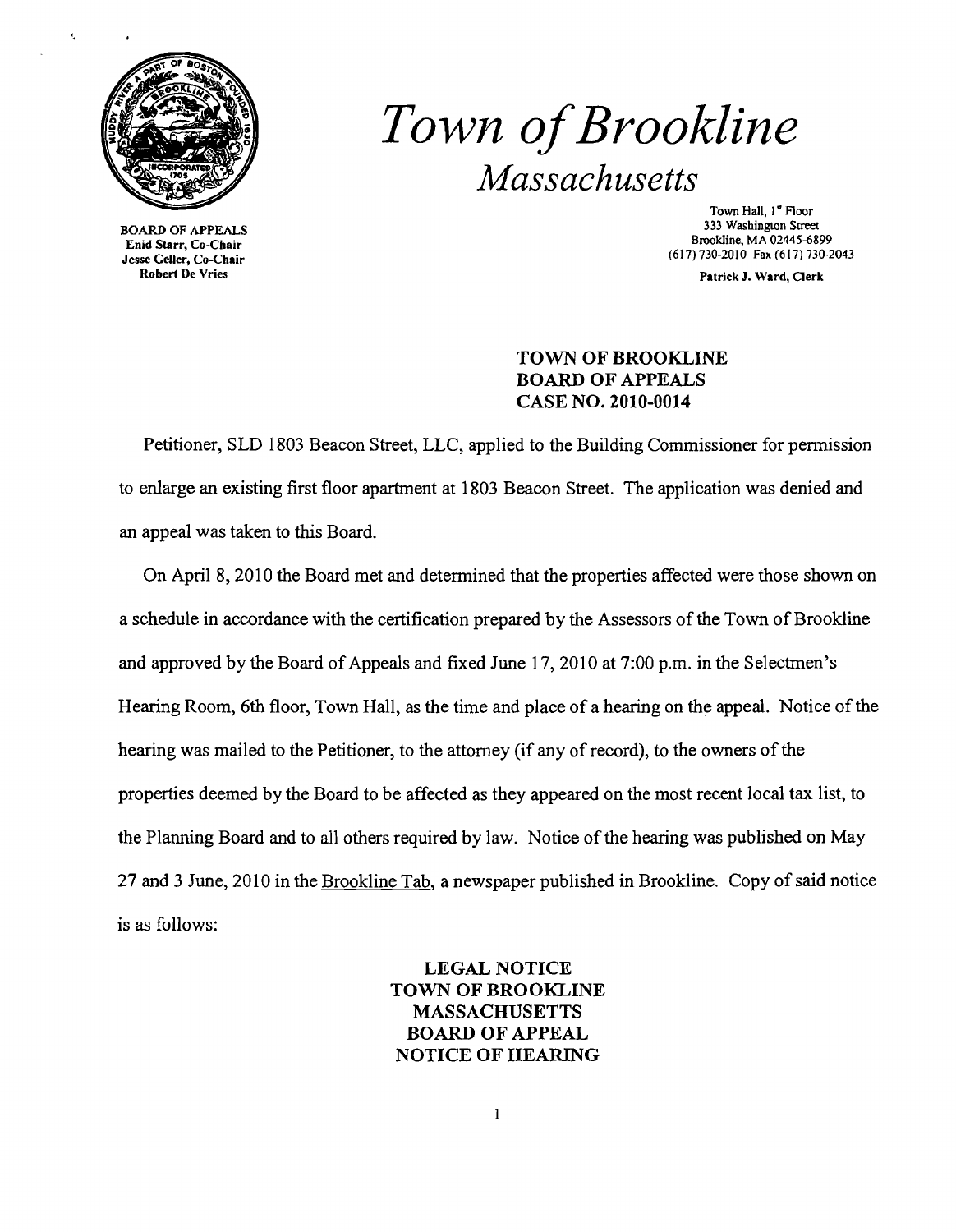. Pursuant to M.G.L. C. 39, sections 23A  $\&$  23B, the Board of Appeals will conduct a public hearing to discuss the following case:

Petitioner: SLD 1803 Beacon Street, LLC Owner: SLD 1803 Beacon Street, LLC Location of Premises: 1803 Beacon Street Date of Hearing: June 17, 2010 Time of Hearing: 7:00 p.m. Place of Hearing: Selectmen's Hearing Room, 6<sup>th</sup> floor

 $\overline{\mathbf{z}}$ 

A public hearing will be held for a variance and/or special pennit from

1. 5.09.2.a; Design Review, within 100' of Beacon St., Special Permit Required.

- 2. 5.09.2.d; Design Review, multiple dwellings, Special Permit Required.
- 3. 5.20; Floor Area Ratio; Variance Required.

4. 5.22.3.b.2; Exceptions to Maximum Floor Area Ratio Regulations for Residential Units, Special Permit Required.

- 5. 5.43; Exceptions to Yard and Setback Regulations, Special Permit Required
- 6. 5.60; Side Yard Requirements; Variance Required.
- 7. 5.70; Rear Yard Requirements; Variance Required.
- 8. 5.90; Minimum Landscaped Open Space; Variance Required.
- 9. 5.91; Minimum Usable Open Space; Variance Required.
- 10. 8.02.2; Alteration or Extension; Special Permit Required.

of the Zoning By-Law to add and renovate first floor apt. per plans at 1803 BEACON ST BRKL.

*Hearings. once opened, may be continued by the Chair to a date and time certain. No further notice will be mailed to abutters or advertised in the TAB. Questions regarding whether a hearing has been continued, or the date and time ofany hearing may be directed to the Zoning Administrator at* 617-734-2134 *or check meeting calendar at:http://calendars.town.brookline.ma.usIMasterTownCalandarl?FormID=158.* 

The Town of Brookline does not discriminate on the basis of disability in admission to, access to, or *operations ofits programs, services or activities. Individuals who need auxiliary aids for effective*  communication in programs and services of the Town of Brookline are invited to make their needs *known to the ADA Coordinator, Stephen Bressler, Town of Brookline, 11 Pierce Street, Brookline, MA 02445. Telephone:* (617) *730-2330,. TDD* (617) *730-2327.* 

> Enid Starr Jesse Geller Robert De Vries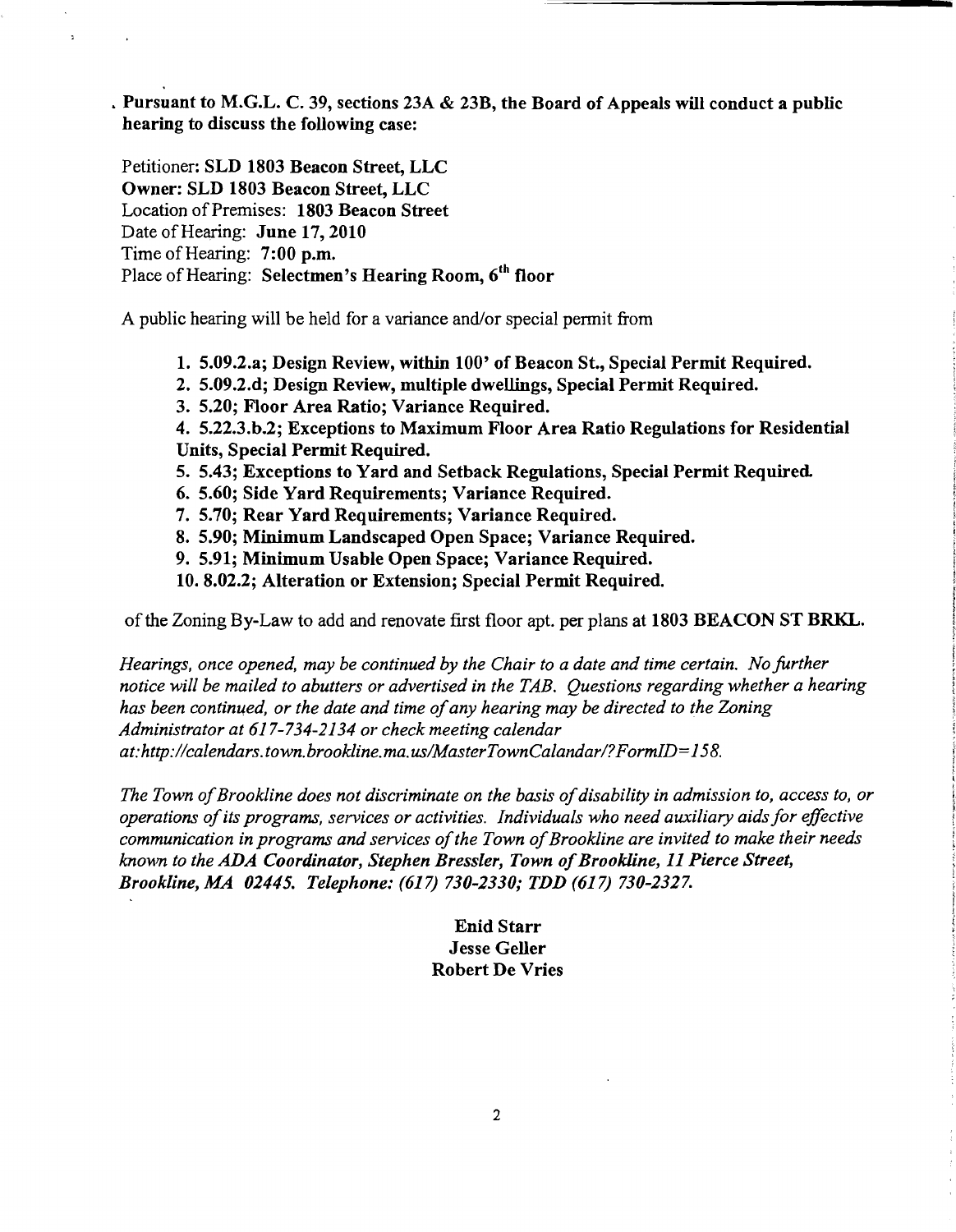At the time and place specified in the notice, this Board held a public hearing. Present at the hearing was Chair, Enid Starr and Board Members, Mark Zuroff and Jonathan Book. The petitioner, was represented by Attorney Robert Allen of 300 Washington Street, Brookline, MA.

Mr. Allen described the subject property atl803 Beacon Street as a three-story brick comer row house located on the south side of Beacon Street near Cleveland Circle. The building contains four residential units and was constructed around 1900. The front facade of the building features stone detailing, an arched entrance and a central rounded bay window. A common walkway provides parking in the rear of the building, and there is a pedestrian path to the side of the property that connects Beacon Street with the Waldstein Playground. The pedestrian path causes the petitioner's lot to be smaller that all the other buildings within the block creating a uniqueness to the subject property as it has a greater depth and lesser width, thus the rear porches are smaller in size than all other buildings within the block. The entire rear yard is paved with gravel to provide for parking, and each unit with exception to the basement unit has a rear deck. Surrounding properties are similar in appearance and use, with exception to the Waldstein Playground, which is the rear abutter.

Mr. Allen said that his client, SLD 1803 Beacon Street LLC, is proposing to finish 873 s.f. of floor area in the basement for the use of the existing 617 s.f. basement apartment. The new floor area in the basement will result in an additional bedroom and a larger living room and kitchen in the unit. The remaining 122 s.f. of unfinished floor area in the basement will be devoted to mechanical equipment. The applicant is also proposing to construct a new private entrance on the front facade ofthe building for the basement unit. As the basement is nearly entirely below grade in the front yard, the applicant is proposing to construct a deep set of stairs to allow for access. Finally, the petitioner is also proposing to construct a patio in the rear yard.

3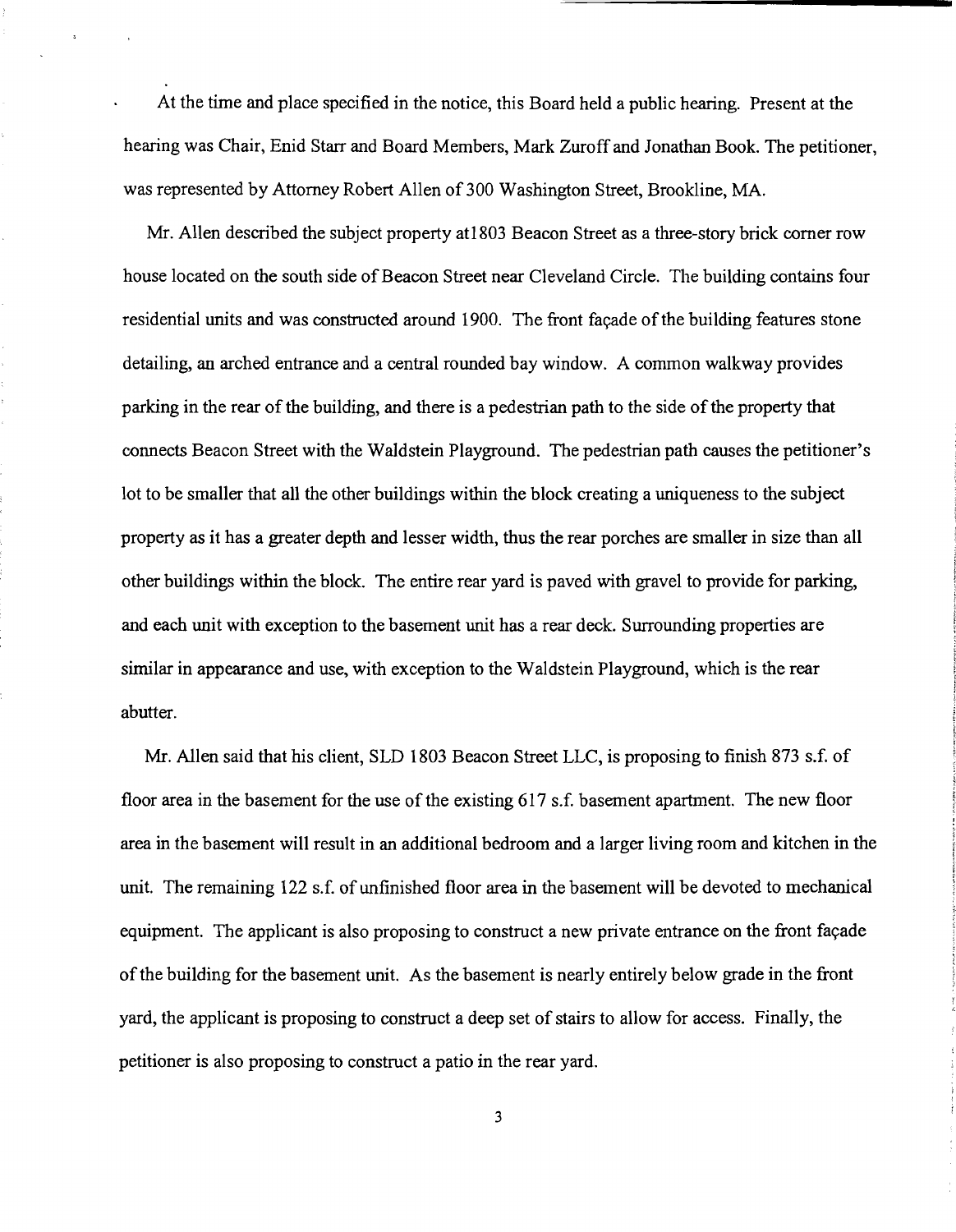Mr. Allen stated that he believed his clients needed relief under Section 5.22.3.b.2. He said that the Board of Appeals may grant a special permit for an increase in floor area that is less than or equal to 120% of the permitted gross floor area in a M-l.5 district. Also under Section 5.43, the Board of Appeals may substitute other dimensional requirements for required yards and setbacks when counterbalancing amenities are provided. Mr. Allen said the counterbalancing amenities would be to improve the conditions in the rear of the property by repaving their parking area and the parking area at 1805 Beacon Street as well as providing drainage. Also relief is required under Section 8.02.2, alteration to a pre-existing, non-conforming structure. Attorney Allen opined that the Board of Appeals could apply section 5.43 to the dimensional requirements for the decks to contribute towards usable open space.

The Chair asked whether anyone wished to speak in favor or against the proposal. No one rose

to speak.

Courtney Synowiec, Planner delivered the findings of the Planning Staff.

Section 5.09.2.a, d – Design Review: Exterior additions and alterations to structures on Beacon Street and to multiple dwellings with four or more units require a *special permit,* subject to the Community and Environmental Impact and Design Standards of Section 5.09. The standards relative to this application are as follows:

#### *Preservation ofTrees and Landscape:*

As the scope of the work for this proposal is almost entirely on the interior of the building, it does not appear a substantial amount of landscaping should be disturbed. However, the proposed front entry and stair may result in the loss of an existing line of shrubs that are perpendicular to the street.

### *Relation of Buildings to the Form of the Streetscape and Neighborhood:*

The neighboring property at 1805 Beacon Street has an identical entrance to the entrance that is being proposed by the applicant. However, 1805 Beacon Street is the only property on the block that has a private entrance for the basement unit on the front fayade.

#### *Open Space:*

The existing site has very limited open space. The applicant will be installing a new rear patio underneath the existing decks which should enhance the functionality of the space behind the building, but will not be sufficient to meet the required amount of open space for the site.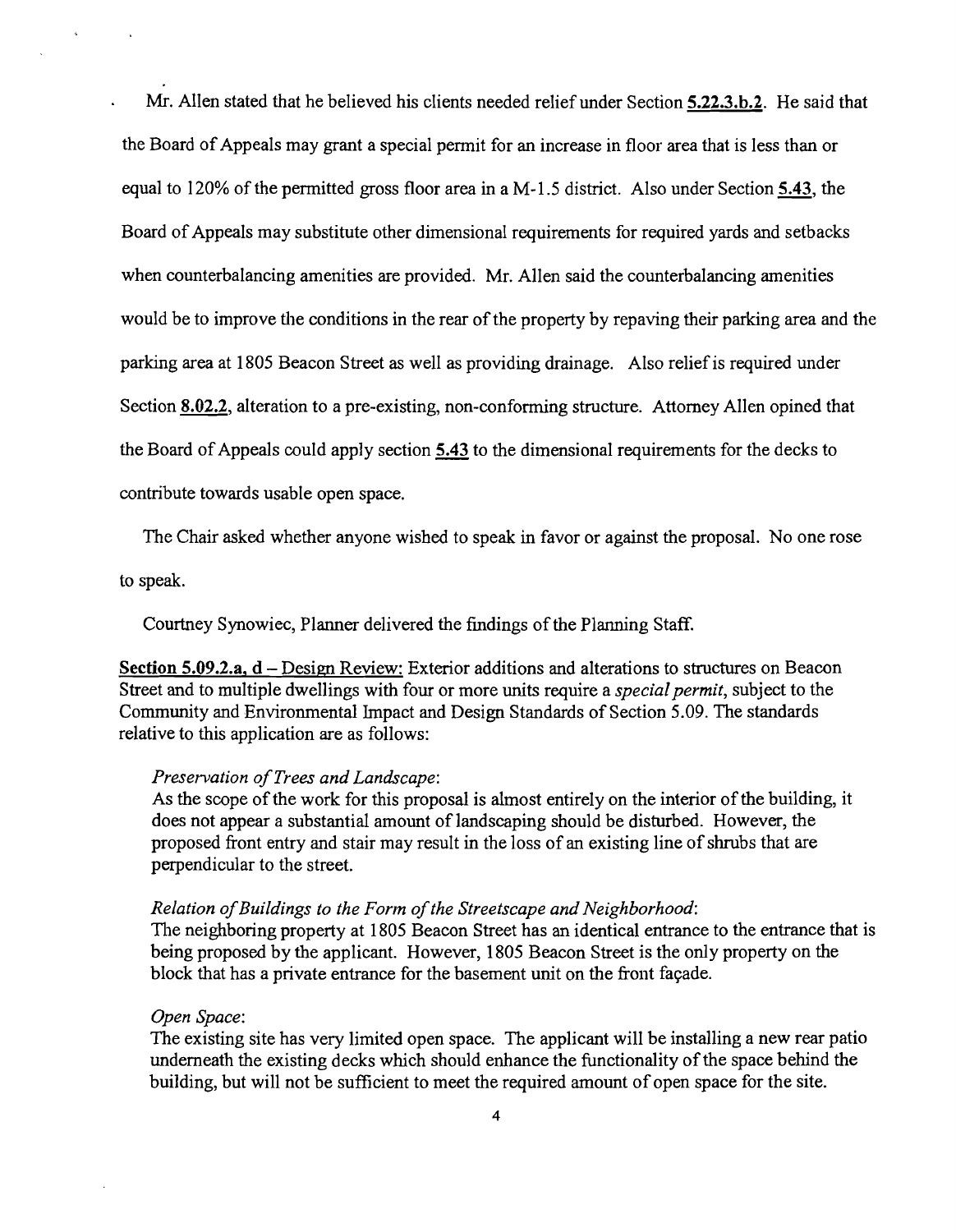## Section 5.20 - Floor Area Ratio

Section 5.60 - Side Yard Requirements

Section 5.70 – Rear Yard Requirements

Section 5.90 - Minimum Landscaped Open Space

Section 5.91 - Minimum Usable Open Space: The minimum usable open space requirement is dependent upon the building's gross floor area. Since this proposal would add floor area to the building, the minimum usable open space requirement is increased. Currently there is no usable open space on site, however, the site is adjacent to the Waldstein Playground.

|                          | Required          | Existing       | Proposed | <b>Finding</b>                  |
|--------------------------|-------------------|----------------|----------|---------------------------------|
| <b>Floor Area Ratio</b>  | .5                | 1.46           | 1.69     |                                 |
| (% of allowed)           | 100%              | 97%            | 112%     | Special Permit*                 |
| Floor Area (s.f.)        | 5,620             | 5,543          | 6,326    |                                 |
| Side Yard Setback        | 4.75'             | O'             | O'       | Pre-Existing Non-<br>Conforming |
| <b>Rear Yard Setback</b> | 30'               | Est. 38'       | Est. 38' | Complies                        |
| <b>Landscaped Open</b>   | 10%               | 11%            | 23%      | Complies                        |
| <b>Space</b>             | $632.6$ s.f.      | $1,402.4$ s.f. | 1506.4   |                                 |
| <b>Usable Open Space</b> | 15%<br>948.9 s.f. | $\Omega$       | 0        | Variance**                      |

\* Under Section 5.22.3.b.2, the Board of Appeals may grant a special permit for an increase in floor area that is less than or equal to 120% of the permitted gross floor area in a M-l.5 district.

\*\*Under Section 5.43, the Board of Appeals may substitute other dimensional requirements for required yards and setbacks when counterbalancing amenities are provided. Should the Board of Appeals be willing to apply section 5.43 to the dimensional requirements for the decks to contribute towards usable open space, the applicant is proposing to improve conditions in the rear of the property by repaving their parking area and the parking area at 1805 Beacon Street as well as provide drainage as a counterbalancing amenity.

Section 8.02.2 - Alterations or Extensions: A *special permit* is required to alter or extend a nonconforming structure.

Ms. Synowiec reported that the Planning Board was supportive of this proposal. As there is an

existing unit in the basement, the alteration from a one bedroom unit to a more spacious two

bedroom unit should not have a significant impact on the neighborhood. As the applicant is

proposing to make alterations to the site including a new patio, walkway and paving the parking the

areas for their property and the neighboring property, it appears this proposal will be an

improvement to the existing conditions of the property. The Planning Board noted that this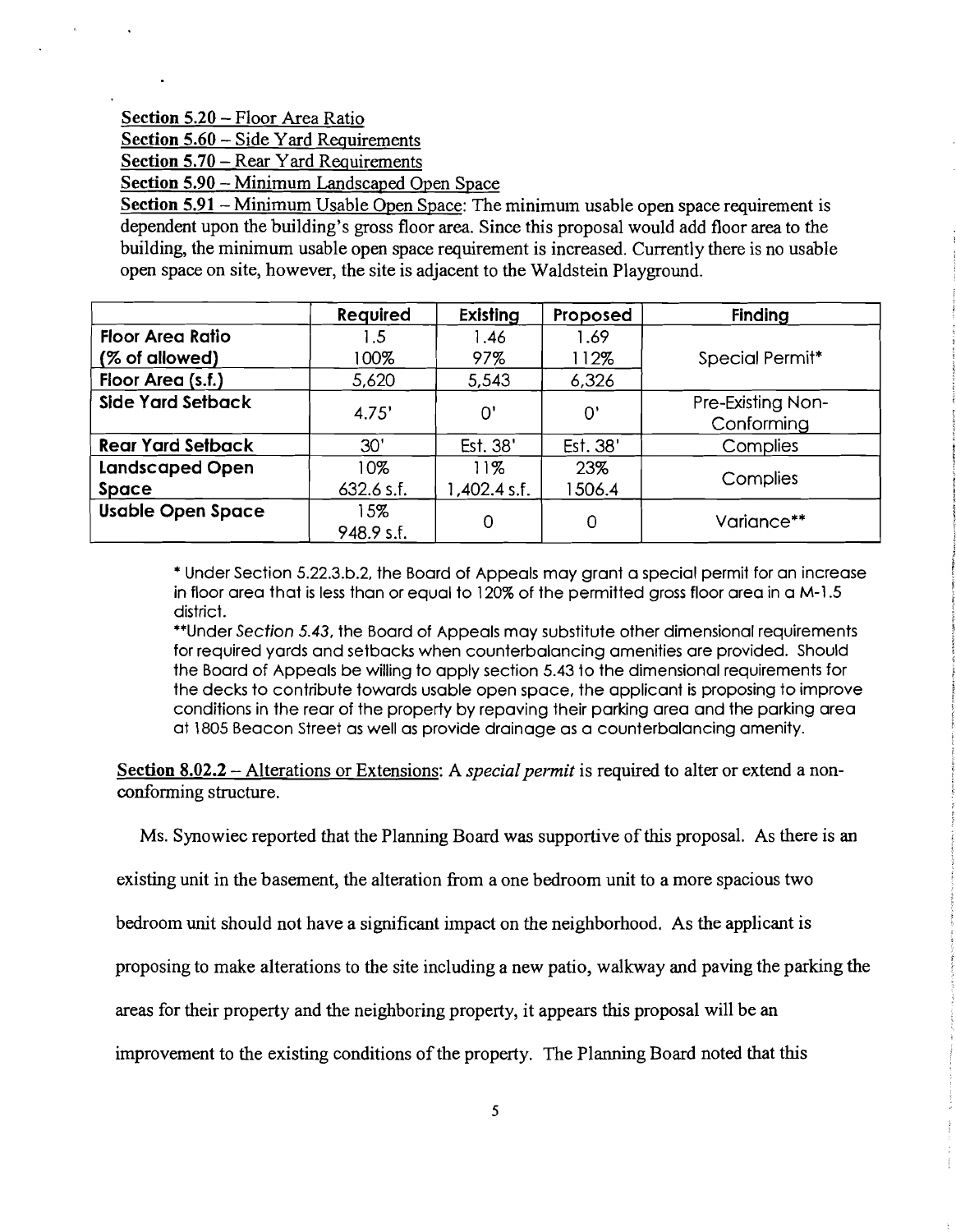property is located adjacent to a walkway that provides direct access to the Waldstein Playground and believes that while the applicant is unable to provide adequate open space on site, the adjacency to a large open space makes the condition somewhat less pronounced. Finally, while the Planning Board had voiced some concerns about the proliferation of private entrances for basement units on the front facade, as the identical condition exists next door and is landscaped in such a way that is barely visible, it appears the applicant can likely replicate those conditions on this site. Therefore, she said, should the Board of Appeals find the application meets the requirements for a variance, the Planning Board recommends approval of the plans by David Brown Architectural Design, dated 5/18/10, subject to the following conditions:

- 1. Prior to the issuance of a building permit, final plans and elevations shall be submitted to the Assistant Director for Regulatory Planning for review and approval.
- 2. Prior to the issuance of a building permit, a final landscaping plan, indicating a new patio in the rear yard, landscaping in the front yard as well as the location of refuse receptacles, shall be submitted to the Assistant Director for Regulatory Planning for review and approval.
- 3. Prior to the issuance of a certificate of occupancy, the applicant shall repave and stripe the driveway and parking areas at 1803 Beacon Street and 1805 Beacon Street as part of the counterbalancing amenities they are providing (should they be required).
- 4. Prior to the issuance of a building permit, the applicant shall submit to the Building Commissioner for review and approval for conformance to the Board of Appeals decision: 1) a final site plan, stamped and signed by a registered engineer or land surveyor; 2) final elevations, stamped and signed by a registered architect or engineer; and 3) evidence the Board of Appeals decision has been recorded at the Registry of Deeds.

The Chair then called upon the Building Commissioner to deliver the comments of the Building Department. Mr. Shepard noted that the petitioner is renovating the entire building at 1803 Beacon Street. He said that the entire building had been gutted, new mechanical and electrical systems as well as a full sprinkler system was installed. Insulation was provided to code and new windows were installed to replicate the old. Mr. Shepard reported that the petitioner is doing a first rate job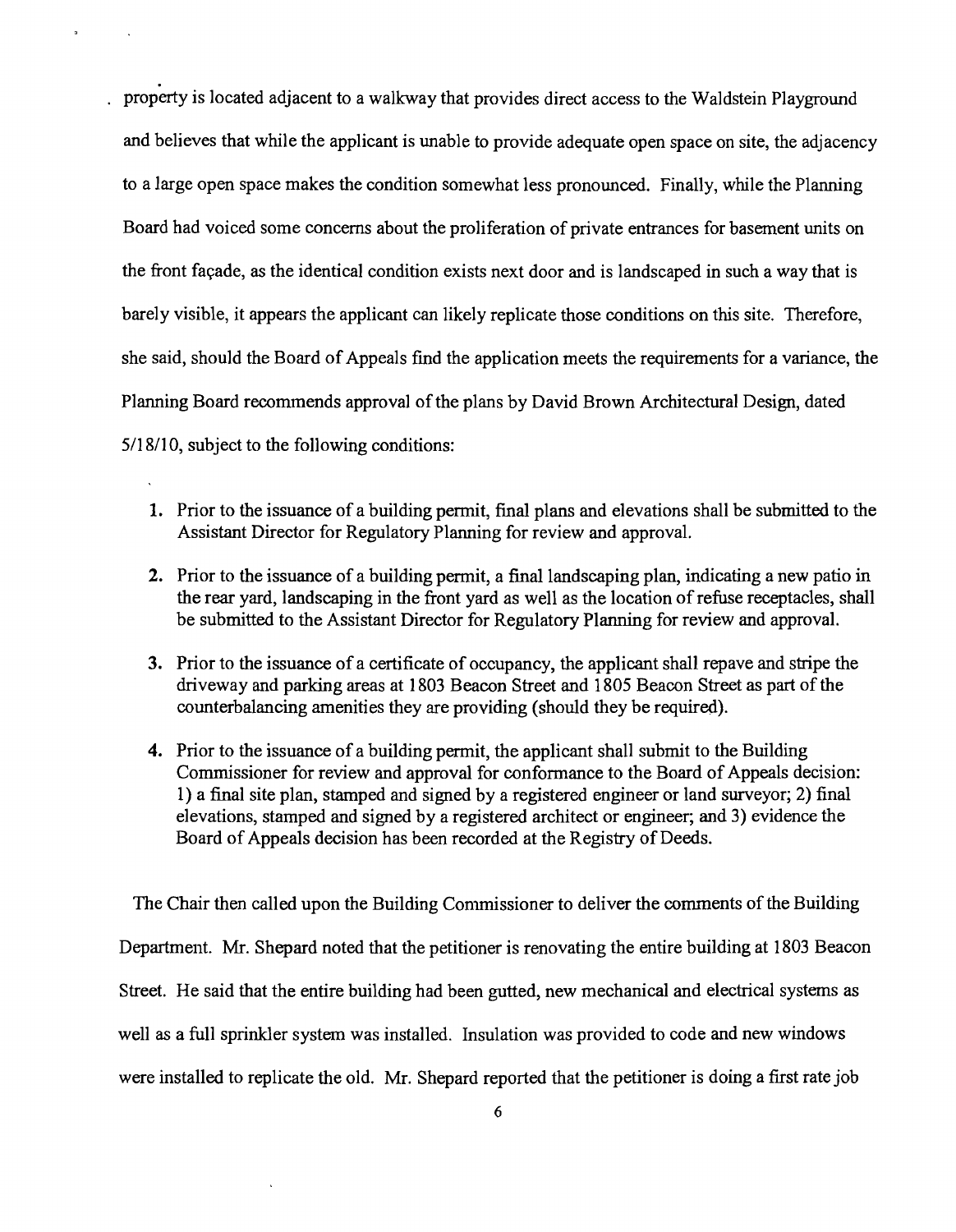on the renovation and expects the same on the first floor. Addressing the suggested conditions particularly #3 Mr. Shepard noted that he would recommend that the Board require the petitioner to submit and receive an approved drainage plan before parking area improvements are undertaken. Mr. Shepard stated that the Building Department is supportive of the proposal as well as the conditions suggested by the Planning Board.

The Board, having heard all the testimony, deliberated on the merits of the application. Board Member Zuroff suggested that a condition be imposed that the petitioner not enclose the existing porches on the floors 1-3, and requested the petitioner's opinion. Mr. Allen, after consulting with Petitioners, said that they did not intend to enclose these porches. Mr. Book agreed with Mr. Zuroff and further supported the Building Commissioner's suggestion requiring that the petitioner receive an approved drainage plan from the Town's engineering department prior to improving the parking area. Chairman Starr stated that based on the uniqueness ofthe structure and lot shape, the petitioner had met the requirements necessary to grant a variance but felt that the Board of Appeals could grant a special permit by applying section 5.43 to the dimensional requirements for the decks to contribute towards usable open space.

The Board, having deliberated on this matter and having considered the'foregoing testimony, concludes that it is desirable to grant special permits in accordance with Sections 5.22.3.b.2, 5.43, and 8.02.2 of the Zoning By-law and made the following findings pursuant to Section 9.05:

- a. The specific site is an appropriate location for such a use, structure, or condition.
- b. The use as developed will not adversely affect the neighborhood.
- c. There will be no nuisance or serious hazard to vehicles or pedestrians.
- d. Adequate and appropriate facilities will be provided for the proper operation of the proposed use.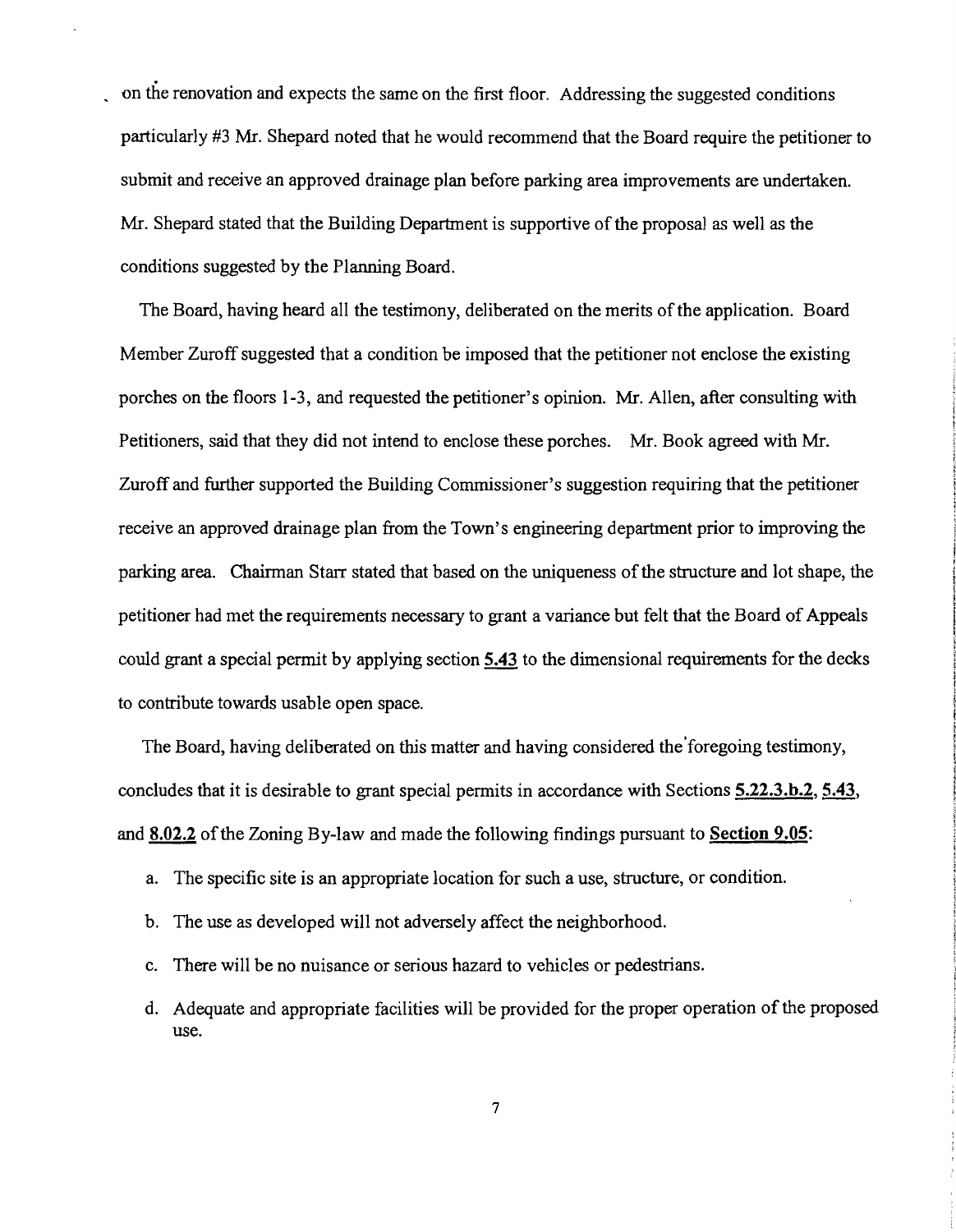$\cdot$  ' f. The development as proposed will not have a significant adverse effect on the supply of housing available for low and moderate income people.

Accordingly, the Board voted unanimously to grant the requested relief subject to the following conditions:

- 1. Prior to the issuance of a building permit, final plans and elevations shall be submitted to the Assistant Director for Regulatory Planning for review and approval.
- 2. Prior to the issuance of a building permit, a final landscaping plan, indicating a new patio in the rear yard, agreement that the porches shall never be enclosed, landscaping in the front yard as well as the location of refuse receptacles, shall be submitted to the Assistant Director for Regulatory Planning for review and approval.
- 3. Prior to the issuance of a certificate of occupancy, the applicant shall repave and stripe the driveway and parking areas at 1803 Beacon Street and 1805 Beacon Street as part of the counter balancing amenities they are providing. Prior to implementation of the proposed parking area improvements, the petitioner shall present a drainage plan to the Director of Engineering for review and approval.
- 4. Prior to the issuance of a building permit, the applicant shall submit to the Building Commissioner for review and approval for conformance to the Board of Appeals decision: 1) a fmal site plan, stamped and signed by a registered engineer or land surveyor; 2) final elevations, stamped and signed by a registered architect or engineer; and 3) evidence the Board of Appeals decision has been recorded at the Registry of Deeds.

 $\vec{\boldsymbol{\omega}}$ o Enid Starr, Chairman Files Date: July 13, 2010 A True Copy ATTEST: J. Was